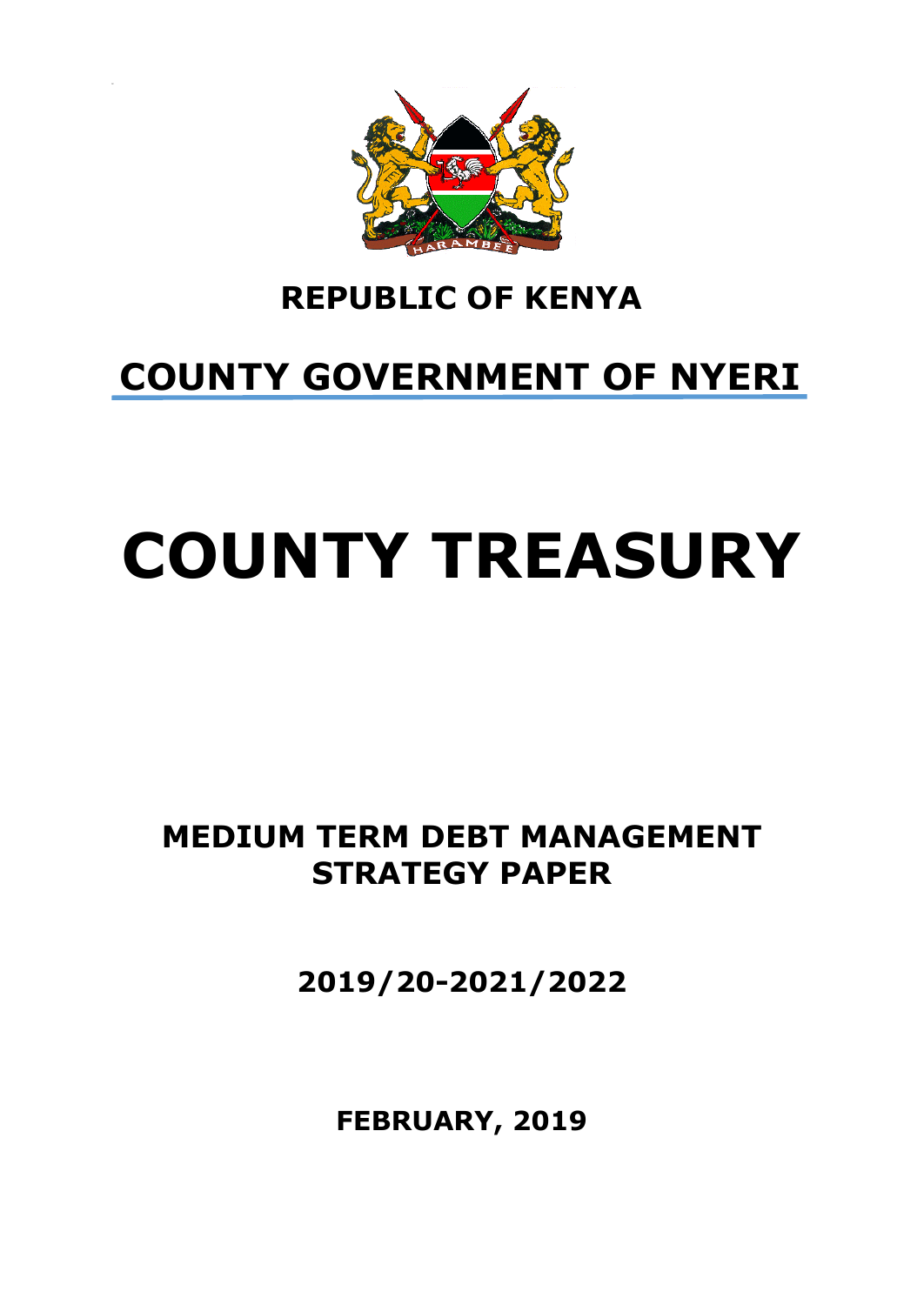# **Table of Contents**

|                |       | LEGAL BASIS FOR PUBLICATION OF MEDIUM TERM DEBT MANAGEMENT STRATEGY |  |
|----------------|-------|---------------------------------------------------------------------|--|
| <b>PAPER</b>   | 2     |                                                                     |  |
|                |       |                                                                     |  |
| $\mathbf{1}$   |       |                                                                     |  |
| 1.1            |       |                                                                     |  |
| 1.2            |       |                                                                     |  |
| 1.3            |       |                                                                     |  |
| $\overline{2}$ |       |                                                                     |  |
| 2.1            |       |                                                                     |  |
| 2.2            |       |                                                                     |  |
|                | 2.2.1 |                                                                     |  |
|                | 2.2.2 |                                                                     |  |
|                | 2.2.3 |                                                                     |  |
| 2.3            |       |                                                                     |  |
| 2.4            |       |                                                                     |  |
| 3              |       |                                                                     |  |
| 3.2            |       |                                                                     |  |
| 3.3            |       |                                                                     |  |
| 3.4            |       |                                                                     |  |
| $\overline{4}$ |       |                                                                     |  |
| 5              |       |                                                                     |  |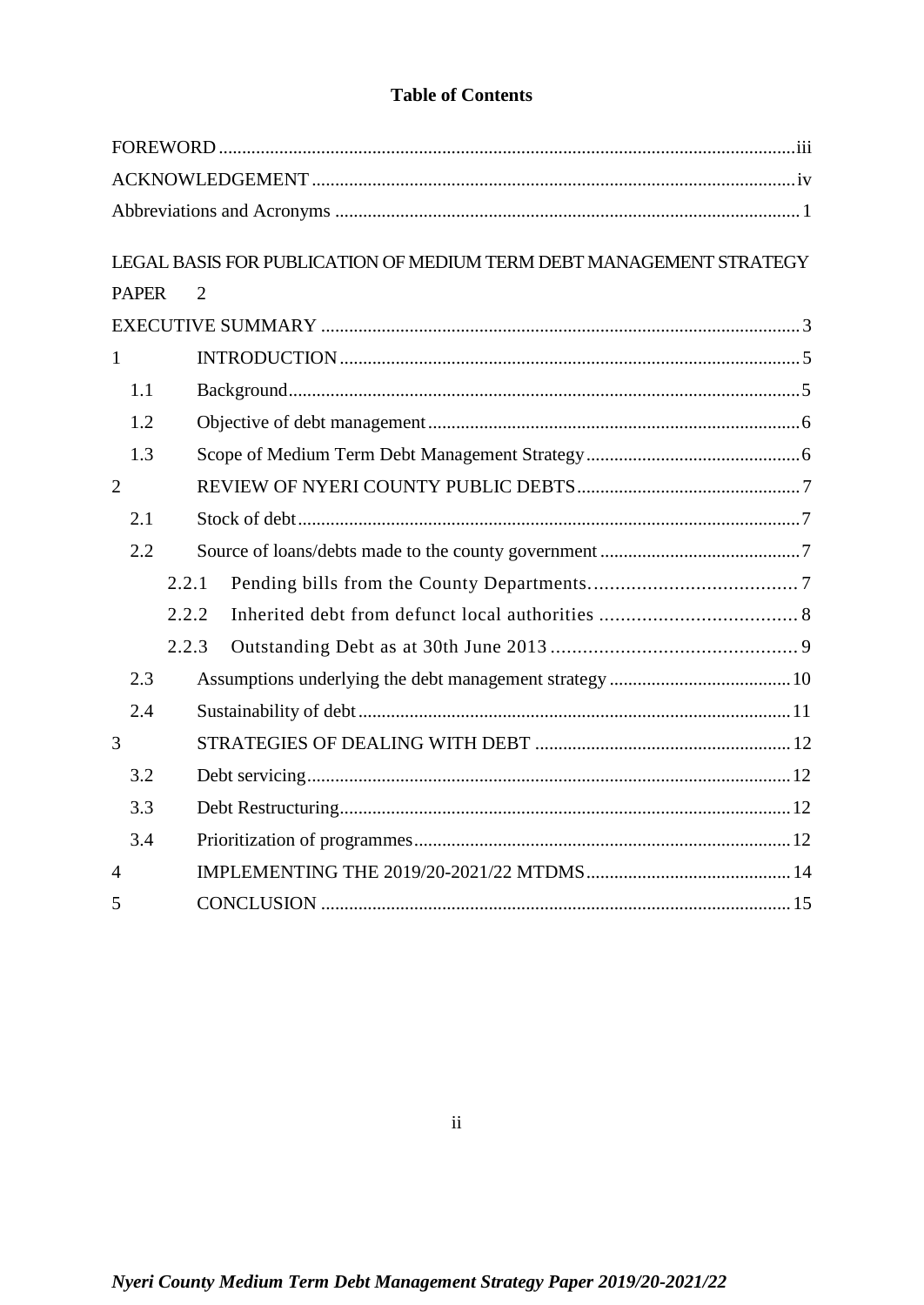# **FOREWORD**

<span id="page-2-0"></span>The 2019/2020-2021/2022 Medium Term Debt Management Strategy is prepared in accordance with section 123 of the Public Finance Management (PFM) Act 2012 and is consistent with county government development policies and strategies. The main objective of MTDMS is to ensure that the county government financial needs and payment obligations are met at the lowest possible cost in the market, which is consistent with a prudent degree of risk, while ensuring that the overall level of public debt is sustainable.

The sustainability of debt is a key fiscal responsibility principle and this, among other issues, will be dealt with in this document. Through a resolution of the Nyeri County Assembly as required under the PFM Act section 107 (2) (e) and section 107 (4) that deal with sustainability of debt, an annual borrowing limit has been set for any future requirements.

The County Treasury shall ensure that the Medium-Term Debt Management Strategy is aligned to the broad strategic priorities and policy goals set out in the County Fiscal Strategy Paper. The Policy goals and strategic priorities are geared towards unlocking the potential of our people through a robust social-economic investment in line with the CFSP, 2019.

The county government inherited a huge debt from the four defunct local authorities i.e. Nyeri County Council, Nyeri Municipal Council, Karatina Municipal Council and Othaya Town Council. The inherited debt will continue to increase the county debt burden and to ensure sustainability the MTDMS has proposed measures to be undertaken to reduce the debts to a manageable level.

Considering the current level of debt, both inherited and county pending bills, the 2019/2021- 2021/2022 MTDMS largely proposes strategies on how to reduce the current debts level and how to manage future debts if they will ever occur. The county will endeavor to ensure that both the burden of and benefit from public borrowing is shared equitably between the current and future generation as stipulated under Article 201 of the Constitution.

Further, the county government will form a debt management committee, within the County Treasury, and build its capacity in terms of staffing and training to ensure that it is in a position to handle all matters relating to borrowing and servicing of debt. Effective linkages will be established with the National Treasury to facilitate the management of the inherited debts, future borrowing and provision of technical advice.

Robert Thuo Mwangi **C.E.C.M - FINANCE AND ECONOMIC PLANNING**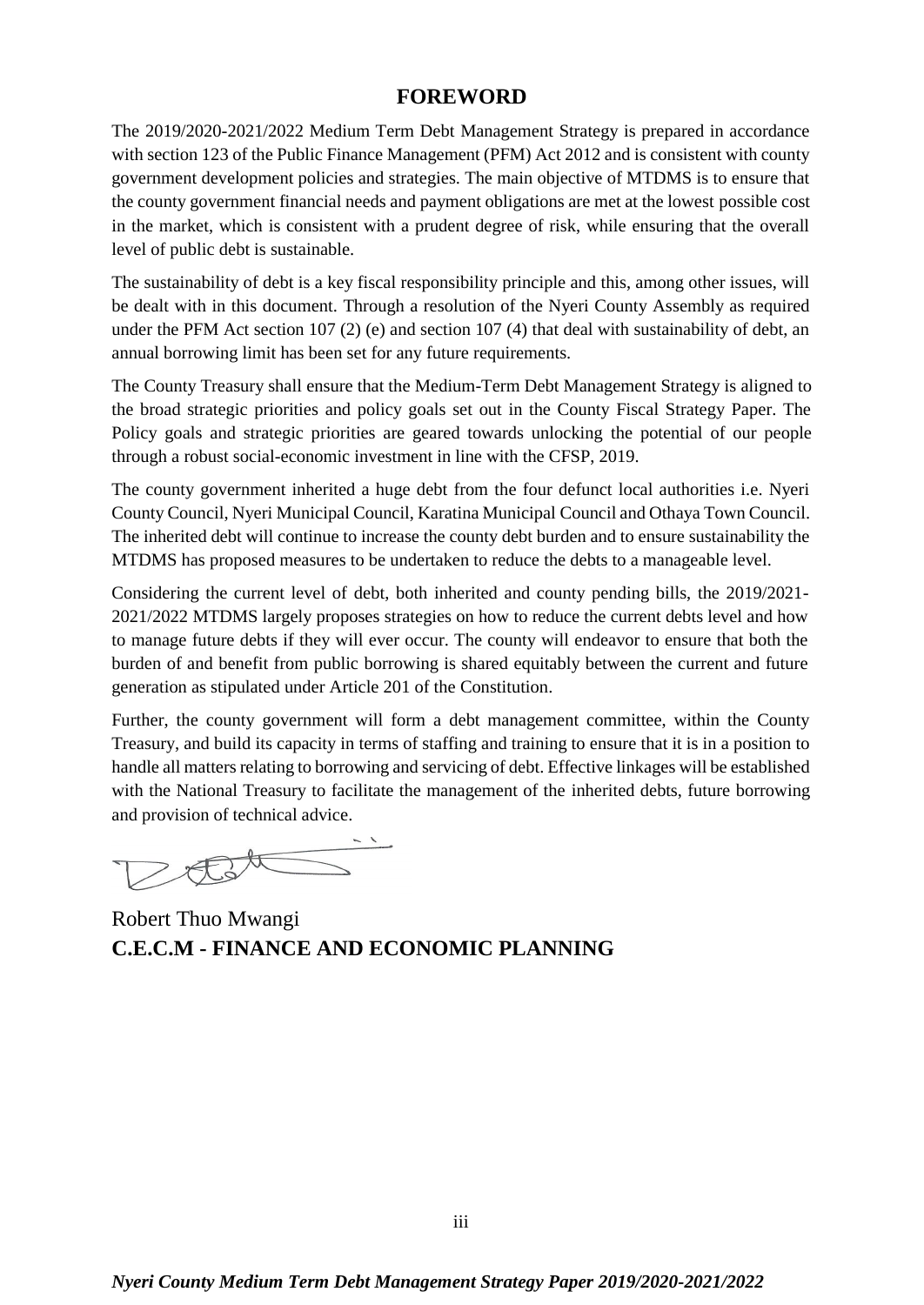#### **ACKNOWLEDGEMENT**

<span id="page-3-0"></span>The 2019/2020-2021/2022 MTDMS is intended to ensure accountability and transparency in management of the county public debt. The review and preparation of the medium term debt management strategy is done annually in accordance with section 123 of the PFM Act, 2012. A public debt is a charge on the County Revenue Fund, though an Act of the County Assembly may provide for charging all or part of the public debt to other established public funds.

The strategy, therefore, will guide the County Government to adequately prepare before undertaking any future borrowing to support implementation of priority policies, programmes and capital projects. The debt management strategy asserts the County Governments debt management objectives of ensuring the County government financing needs and payments obligations are met at lowest possible cost with a prudent degree of risk.

The MTDMS will formally be submitted to the Commission on Revenue Allocation (CRA) and the Intergovernmental Budget and Economic Council as per PFM Act 2012. In addition, MTDM strategy will be published and made available at the county website, [www.nyeri.go.ke,](http://www.nyeri.go.ke/) to ensure wide circulation as envisaged under the PFM Act, 2012.

Let me take this opportunity to acknowledge the C.E.C.M Finance and Economic Planning for his overall leadership, the Director, Economic Planning and Budgeting for overseeing the preparation of MTDMS and the staff of the department of Finance and Economic Planning for spending substantial amount of time in compilation, editing and finalization of the document on time while maintaining the expected standards.

HALL

Francis Maranga Kirira **C.O. - ECONOMIC PLANNING, BUDGETING, M&E**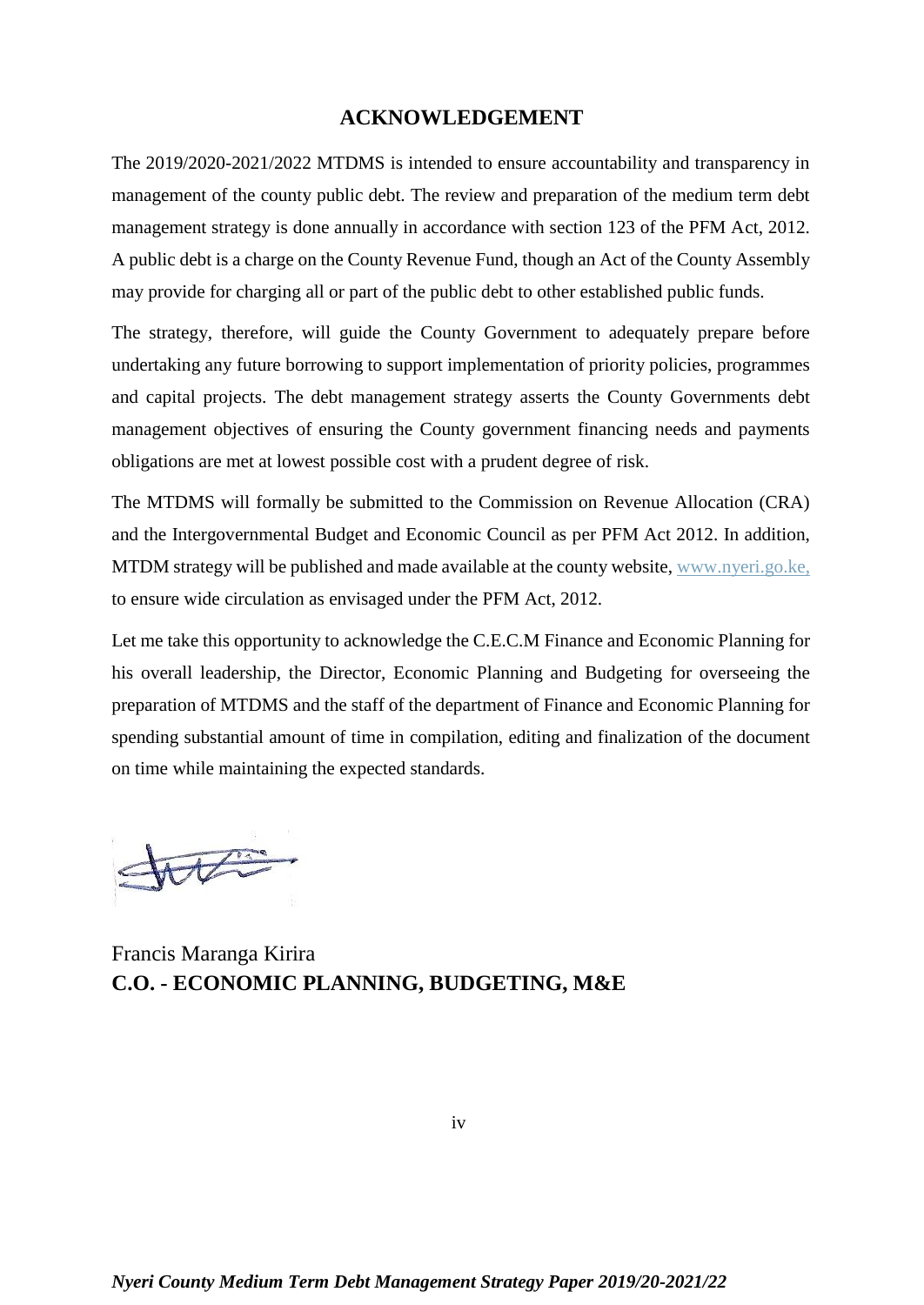*Nyeri County Medium Term Debt Management Strategy Paper 2019/2020-2021/2022*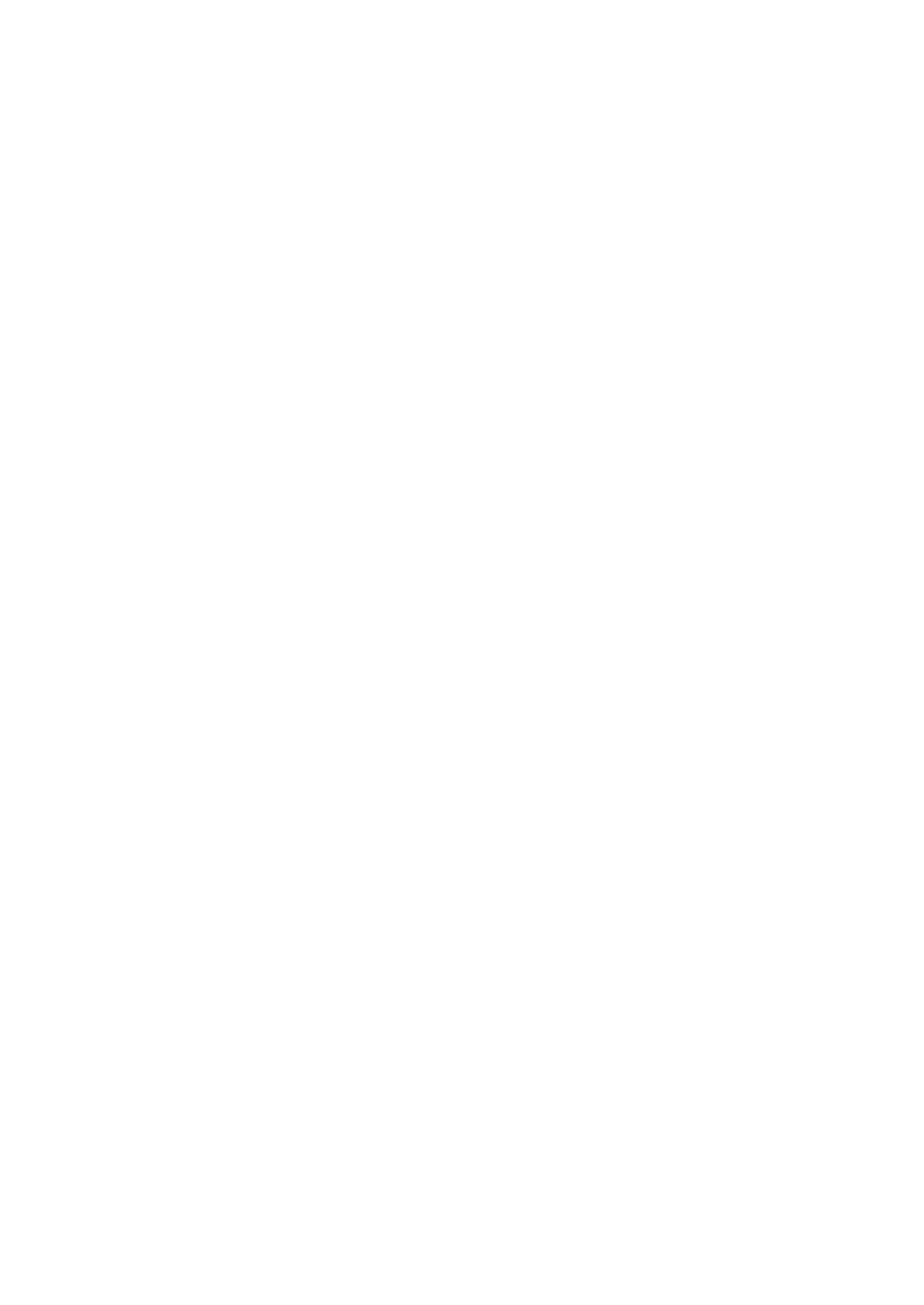# <span id="page-6-0"></span>**Abbreviations and Acronyms**

| <b>ADP</b>      | <b>Annual Development Plan</b>                            |
|-----------------|-----------------------------------------------------------|
| <b>BPS</b>      | <b>Budget Policy Statement</b>                            |
| <b>CIDP</b>     | <b>County Integrated Development Plan</b>                 |
| <b>CBROP</b>    | <b>County Budget Review and Outlook Paper</b>             |
| <b>CECM</b>     | <b>County Executive Committee Member</b>                  |
| <b>CFSP</b>     | <b>County Fiscal Strategy Paper</b>                       |
| <b>CRA</b>      | <b>Commission on Revenue Allocation</b>                   |
| <b>CRF</b>      | <b>County Revenue Fund</b>                                |
| <b>FY</b>       | <b>Financial Year</b>                                     |
| <b>IBEC</b>     | Intergovernmental Budget and Economic Council             |
| <b>IFMIS</b>    | <b>Integrated Financial Management Information System</b> |
| <b>IGRTC</b>    | <b>Intergovernmental Relations Technical Committee</b>    |
| Kshs.           | Kenya Shillings                                           |
| LA              | <b>Local Authority</b>                                    |
| <b>LAPFUND</b>  | Local Authority Provident Fund                            |
| <b>LAPTRUST</b> | <b>Local Authority Pension Trust</b>                      |
| <b>LGLA</b>     | Local Government Loans Authority                          |
| <b>MTDMS</b>    | Medium Term Debt Management Strategy                      |
| <b>NHC</b>      | <b>National Housing Corporation</b>                       |
| <b>NHIF</b>     | National Hospital Insurance Fund                          |
| <b>NSSF</b>     | <b>National Social Security Fund</b>                      |
| <b>PAYE</b>     | Pay As You Earn                                           |
| <b>PFM</b>      | <b>Public Finance Management</b>                          |
| <b>TA</b>       | <b>Transition Authority</b>                               |
| <b>VAT</b>      | <b>Value Addition Tax</b>                                 |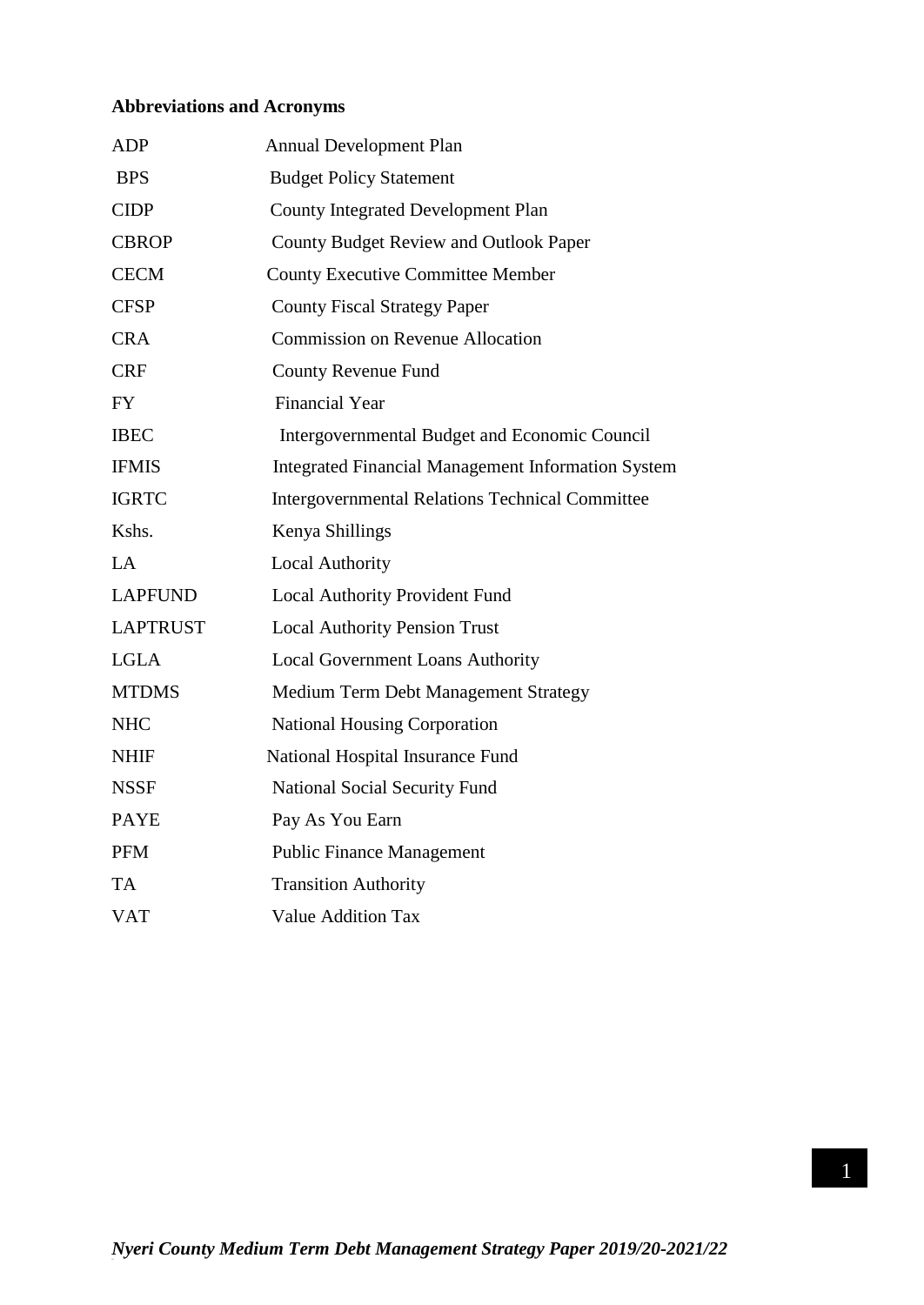# **LEGAL BASIS FOR PUBLICATION OF MEDIUM TERM DEBT MANAGEMENT STRATEGY PAPER**

The debt management strategy is published in accordance with section 123 of the Public Financial Management (PFM) Act, 2012. The law states that:

**(1)** On or before the 28th February in each year, the County Treasury shall submit to the county assembly a statement setting out the debt management strategy of the county government over the medium term with regard to its actual liability and potential liability in respect of loans and its plans for dealing with those liabilities.

**(2)** The County Treasury shall include the following information in the statement—

**(a)** The total stock of debt as at the date of the statement;

**(b)** The sources of loans made to the county government;

**(c)** The principal risks associated with those loans;

**(d)** The assumptions underlying the debt management strategy; and

**(e)** An analysis of the sustainability of the amount of debt, both actual and potential.

As soon as practicable after the statement has been submitted to the county assembly under this section, the County Executive Committee member for finance shall publish and publicize the statement and submit a copy to the Commission on Revenue Allocation and the Intergovernmental Budget and Economic Council.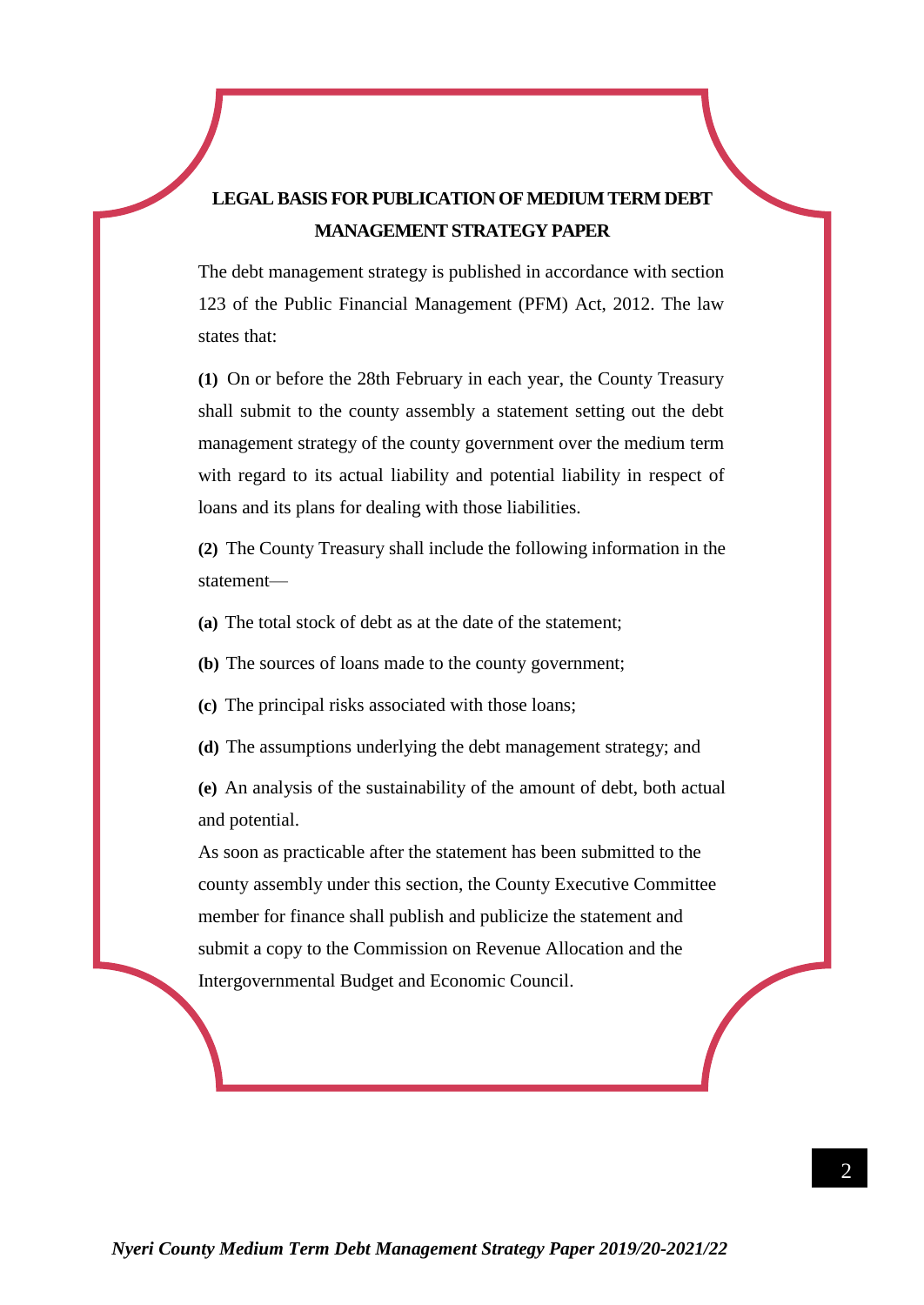# **EXECUTIVE SUMMARY**

<span id="page-8-0"></span>The 2019/2020-2021/22 Medium Term Debt Strategy Paper has been prepared in accordance with PFM Act, 2012. The preparation of the strategy is in line with fiscal responsibility principles and is interlinked with other budget documents such as departmental reports, county budget review and outlook paper, annual financial statements and County Fiscal Strategy Paper.

The county government inherited approximately Kshs 592,807,561.54 from defunct local authorities i.e. Nyeri County Council, Nyeri Municipal council, Karatina Municipal council and Othaya Town Council. In dealing with inherited debts, the county treasury through the help of the Intergovernmental Relations Technical Committee has been verifying liabilities inherited from these former local authorities.

The inherited debt together with pending bills arising from county government ministries has caused a sharp rise in debt since the county government assumed power. As at 30<sup>th</sup> June, 2018 the county debt was Kshs. 960,563,080.54 comprising of inherited debt of Kshs. 592,807,561.54 and pending bills from county government departments amounting to Kshs 367,755,519.

To reduce the county debt to manageable levels, budgetary reserves, are allocated in the annual budget to cater for debt repayment in form of pending bills. The County Treasury requires Kshs. 367,755,519 million to settle pending bills during the financial year 2018/19, however, only Kshs. 297,117,598 has been factored in the approved supplementary budget. In dealing with the other substantial liability inherited, once they are handed over, the county government will negotiate with creditors to spread the debt burden for a few years since the fiscal space may not accommodate all the payments in one year.

To reduce future pending bills from the departments, all county entities will be required to reprioritize their projects and programs and align their expenditure to availability of funds and cash flow forecast. In addition, procurement in the fourth quarter of the year should be discouraged to avoid huge pending bills. The pending bills will be cleared as a first charge in the approved budget, to avoid accumulation, as provided for under section 41(2) of the Public Finance Management (County Governments) Regulations, 2015.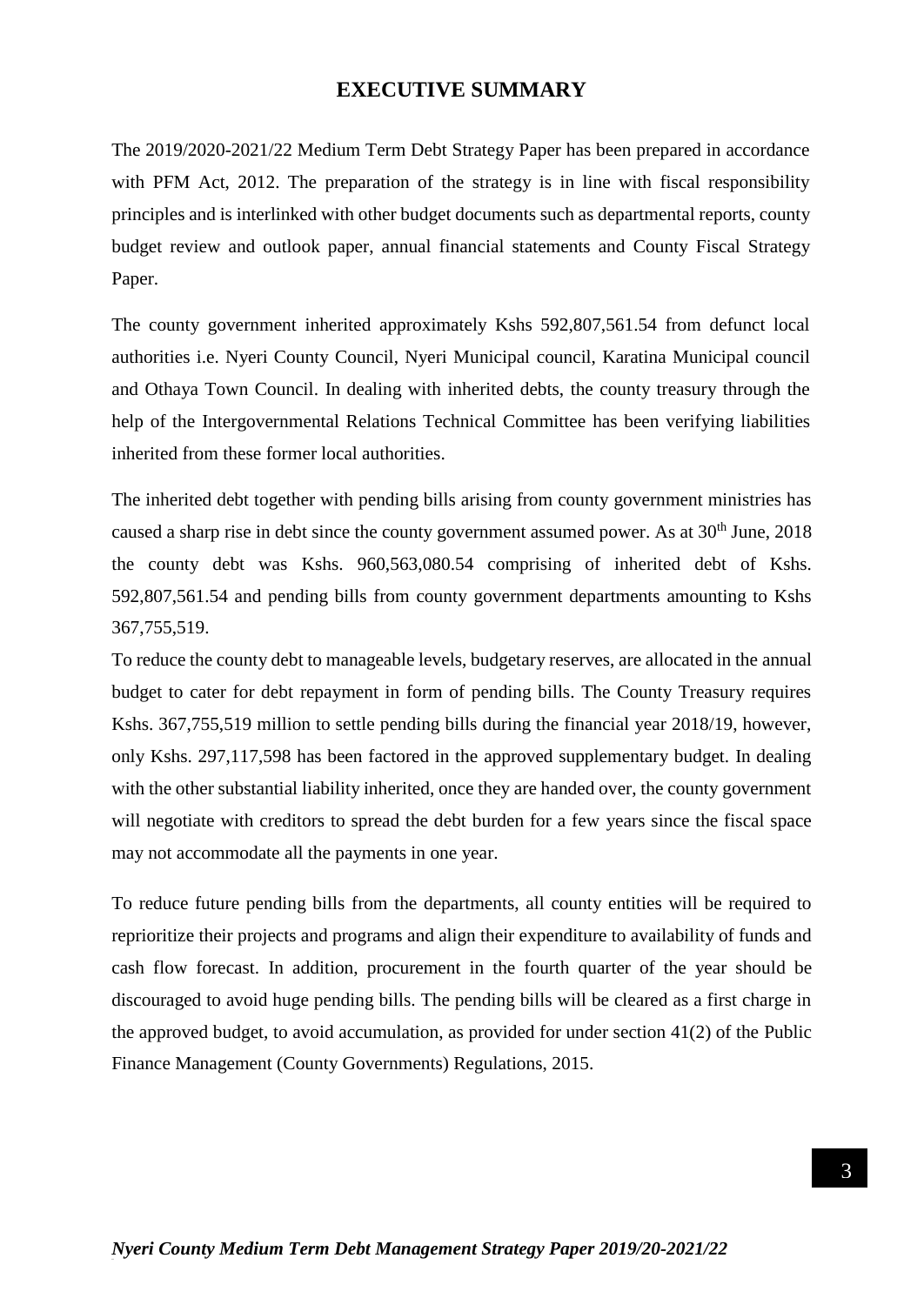The County Treasury will create and strengthen a debt management committee to handle matters relating to borrowing and management of county debt. The County Treasury will also continue to work closely with the National Treasury to enhance the capacity building of staff and also offer technical expertise in issues relating to borrowing and repayment of debts especially those inherited from the defunct local authorities.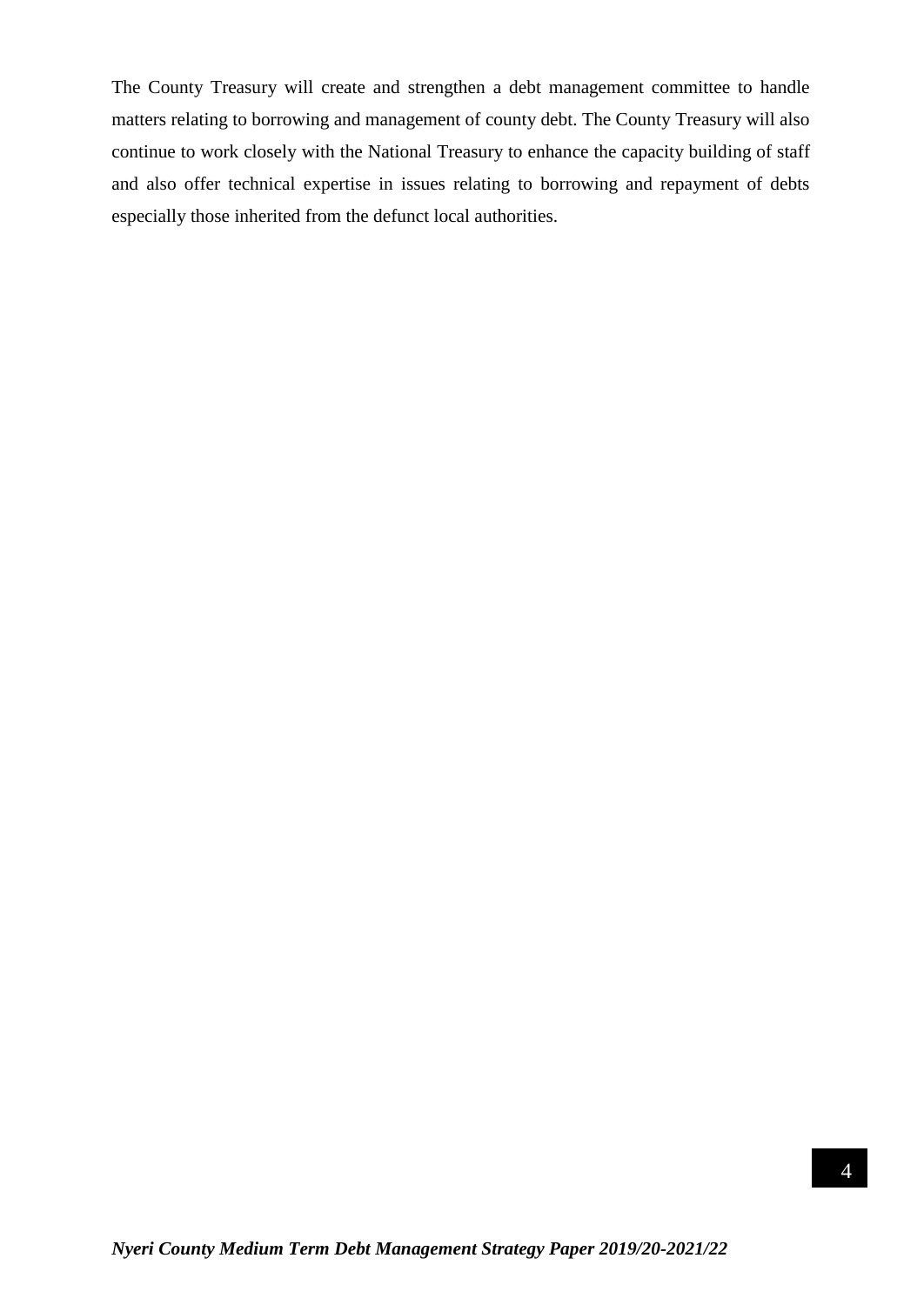# <span id="page-10-0"></span>**1 INTRODUCTION**

#### <span id="page-10-1"></span>**1.1 Background**

The debt management strategy is prepared in accordance with section 123 of PFM Act, 2012 which requires the County Treasury to submit to the County Assembly a statement setting out the debt management strategy of the county government over the medium term with regard to its actual liability and potential liability and its plans for dealing with those liabilities. The statement should, among other information, contain:

(a) The total stock of debt as at the date of the statement;

- (b) The sources of loans made to the county government, if any;
- (c) The principal risks associated with those loans;
- (d) The assumptions underlying the debt management strategy; and
- (e) An analysis of the sustainability of the amount of debt, both actual and potential.

There are other sections of PFM Act that guides the management of county debt, this include PFM Act sections 107, 140,141,142,143 and 144. Other documents that guide the preparation of debt management strategy are County Fiscal Strategy Paper (CFSP) and County Budget Review and Outlook Paper (CBROP).

In this MTDMS more emphasis has been put in ensuring the sustainability of the current debt and establishment of necessary structures to facilitate future borrowing. The County Fiscal Strategy Paper, 2019 does not envisage any borrowing to finance the budget and therefore the MTDM strategy will be geared toward servicing of existing debt. With the current level of debt, the county government may not be able to accommodate additional borrowing to finance it expenditure and therefore over the medium term the government will put more emphasis on servicing of existing debts namely those inherited from the defunct local authorities and the pending bills.

The County Treasury will form a debt management committee to verify all liabilities inherited from the defunct local authorities once the handing over is concluded by the National Treasury. The main goal of this exercise will be to establish the debt position of County Government of Nyeri and ascertain the borrowing power available.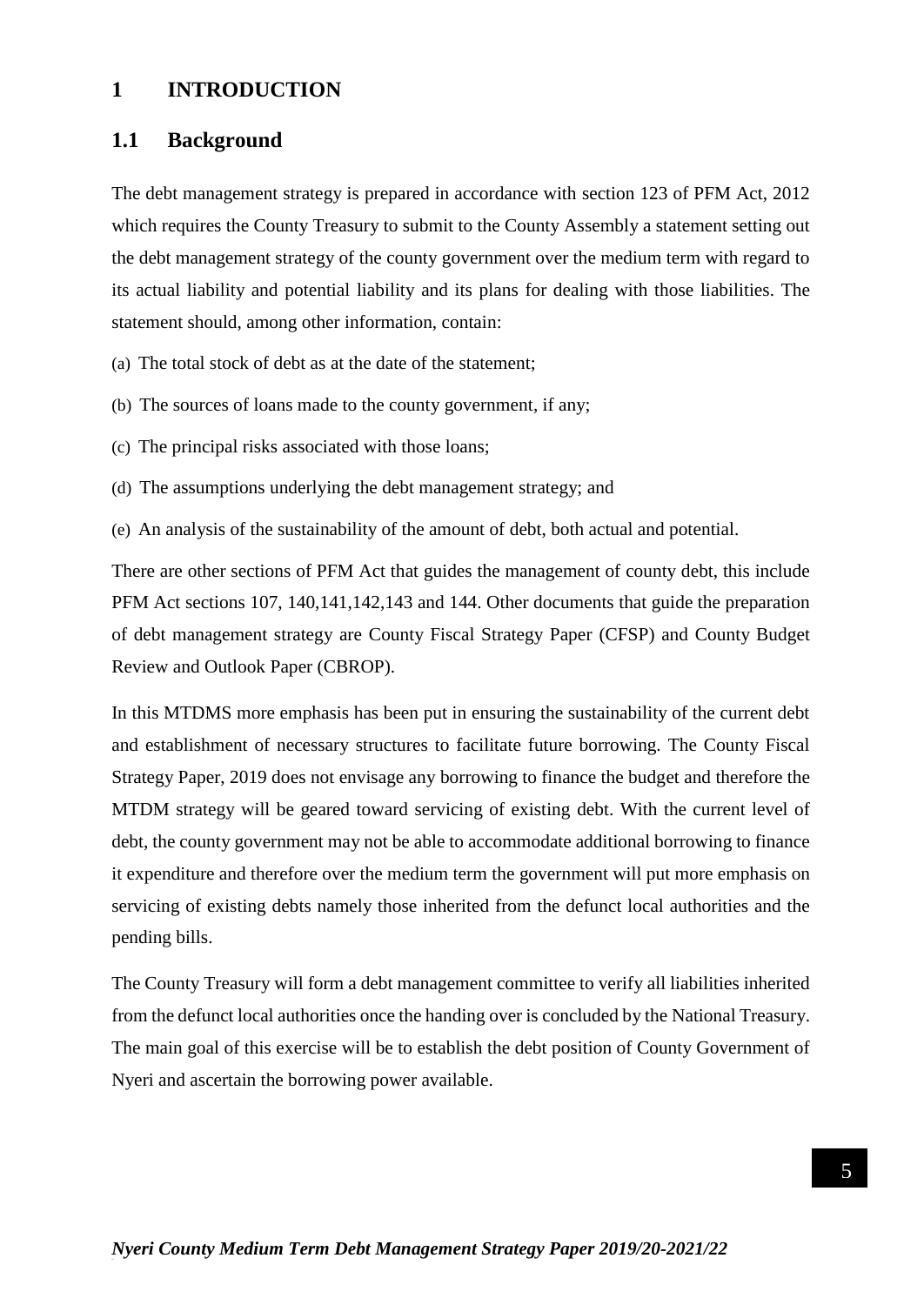The debt management committee will be expected to undertake the following;

- a) Compile list of all creditors both statutory and sundry.
- b) Establish whether the claims are genuine or not.
- c) Establish whether all procedures were followed in incurring the debts.
- d) Establish whether all supporting documents are available.
- e) Prioritize the debt.

The establishment of the committee is the first step in ensuring that the county government is in a position to handle its current debt and is ready to undertake future borrowing to finance the budget within the legal framework.

# <span id="page-11-0"></span>**1.2 Objective of debt management**

The following are the main objectives of debt management strategy in the county;

a) To ensure the financial needs and payment obligations of county government are met at the lowest possible cost in the market and is consistent with a prudent degree of risk.

b) To ensure that the overall level of public debt is sustainable and debt shall never exceed twenty (20%) percent of the county governments total revenue at any one time as stipulated in the Public Finance Management (County Government) Regulations section 25 (1)(d).

c) To ensure that both the burden of and benefit from public borrowing is shared equitably between the current and future generation as stipulated under Article 201 of the constitution.

# <span id="page-11-1"></span>**1.3 Scope of Medium Term Debt Management Strategy**

The Medium Term Debt Management Strategy (MTDMS) covers actual and potential liability i.e. it covers all loans and other debt, whether inherited or created by the county government, that require payment of principal with or without interest by the county government to the creditor at a date or dates in future. The MTDMS is prepared for financial year 2019/20 but also makes projection for year 2020/21 and 2021/22.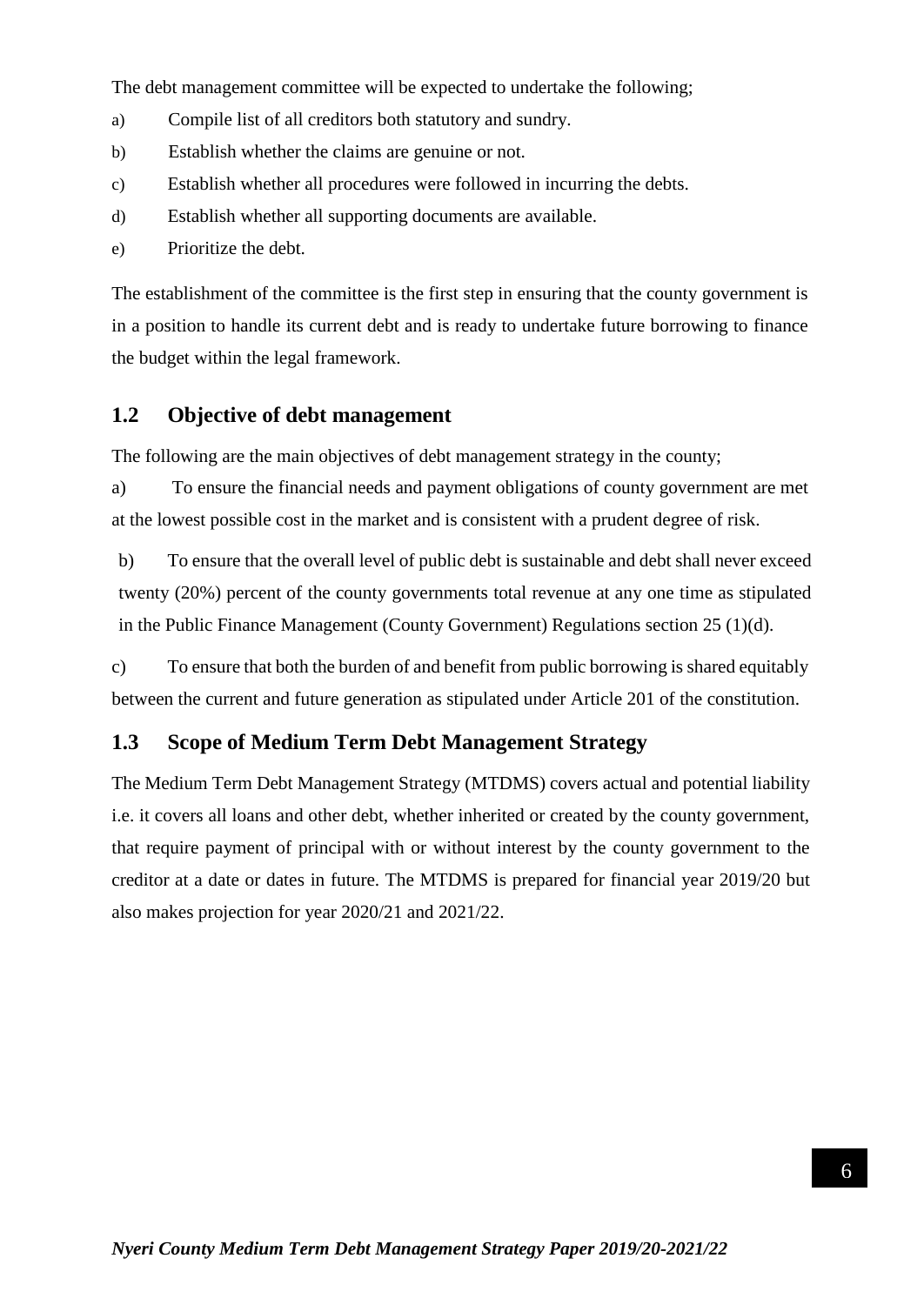# <span id="page-12-0"></span>**2 REVIEW OF NYERI COUNTY PUBLIC DEBTS**

# <span id="page-12-1"></span>**2.1 Stock of debt**

The total stock of debt as at 30<sup>th</sup> June 2018 stood at Kshs 960,563,080.54. This comprises of both inherited debt, though unverified, of Kshs. 592,807,561.54 and county government pending bills amounting to Kshs. 367,755,519. This was a great difference as compared to the pending bills of Kshs 712,444,170.13. in the financial year 2016/2017. This can be attributed to proper planning and timely project implementation by departments.

However, there is need for continued efforts by all County government entities to implement projects and programmes in time in order to allow the county treasury to make payments before the closure of the financial year.

# <span id="page-12-2"></span>**2.2 Source of loans/debts made to the county government**

The source of debt to the county government will be categorized into two namely;

- 1. Pending bills arising from works done and not paid during the financial year 2017/2018.
- 2. Inherited debt from defunct local authorities

# <span id="page-12-3"></span>**2.2.1 Pending bills from the County Departments.**

The county government accumulated huge pending bills from departments during the financial year ending 30<sup>th</sup> June, 2018 amounting to Kshs. 367,755,519. This was attributed to late disbursement of the last tranche of equitable share from the National Treasury and therefore the county exchequer was received on  $30<sup>th</sup>$  June, 2018. However, this is lower than the previous financial year highly attributed to adherence to PFM act and extension of payment period by the National Treasury.

Failure by the County Government to achieve its local revenue target by a total of Kshs. 239,771,449 could have led to a bigger budget deficit if contracts signed during the financial year 2017/2018 were executed during the year.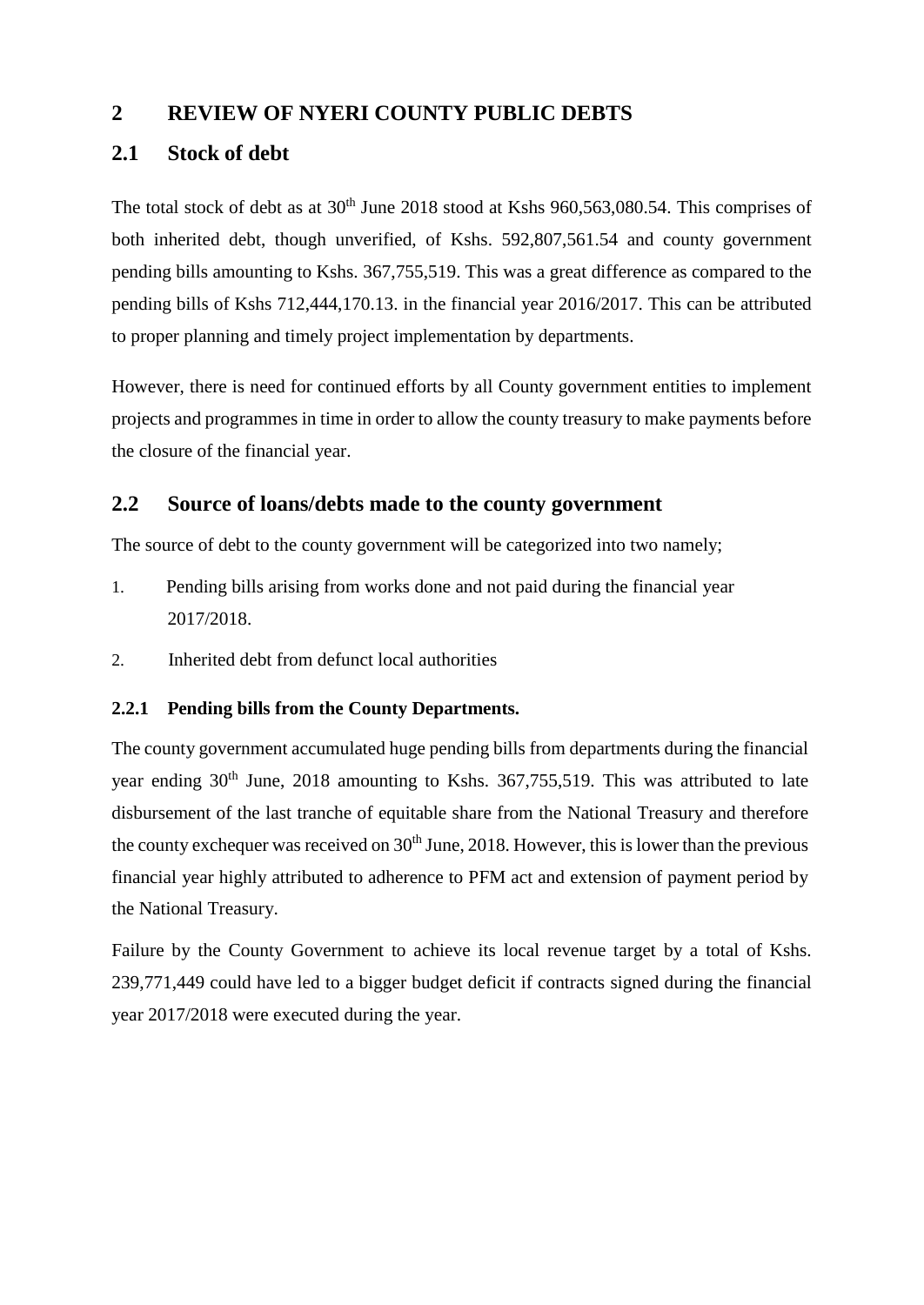The summary of pending bills for the county by departments, as reported, is shown in the table below;

| <b>Department</b>                                       | Recurrent    | <b>Development</b> | <b>Total</b> |
|---------------------------------------------------------|--------------|--------------------|--------------|
| Executive Office of the Governor and Deputy Governor    | 5,145,053    | 1,716,107          | 6,861,160    |
| Office of the County Secretary                          | 89,960       |                    | 89,960       |
| Finance & Economic Planning                             | 21,078,027   | 6,339,300          | 27,417,327   |
| Lands, Housing, Physical Planning and Urbanization      | 2,137,311    | 36,462,699         | 38,600,010   |
| <b>Health Services</b>                                  | 44, 355, 671 | 150,444,842        | 194,800,513  |
| Gender, Youth and Social Services                       | 2,979,724    | 6,753,171          | 9,732,895    |
| <b>County Public Service Management</b>                 | 1,406,103    | 6,789,108          | 8,195,211    |
| Agriculture, Livestock and Fisheries                    | 5,302,348    | 21,590,953         | 26,893,300   |
| Trade, Culture, Tourism and Cooperative Development     | 1,235,427    | 10,073,159         | 11,308,586   |
| Education, Sports, Science and Technology               | 441,810      | 8,411,887          | 8,853,697    |
| Water, Sewerage and Sanitation, Environment and Natural | 1,601,787    | 4,409,312          | 6,011,099    |
| Resources                                               |              |                    |              |
| County Public service Board                             | 134,550      |                    | 134,550      |
| Transport, Public Works, Infrastructure and Energy      | 2,468,398    | 19,127,061         | 21,595,459   |
| <b>County Assembly</b>                                  | 5,253,734    | 2,008,017          | 7,261,751    |
| <b>TOTAL</b>                                            | 93,629,903   | 274,125,616        | 367,755,519  |

*Source: County Treasury, 2018*

While pending bills are considered as those payment vouchers which had reached the treasury and not settled, there were other contracts which had been signed but not executed by the end of the financial year, 2017/2018, which can easily lead to accumulation of debts if not considered as first charge by the department in the financial year 2018/2019.

#### <span id="page-13-0"></span>**2.2.2 Inherited debt from defunct local authorities**

The Budget Policy Statement, 2017, indicated that to finalize the transfer of assets and liabilities from the defunct LAs to the County Governments, a Legal Notice Vol. CXIX-No.13 was prepared and published on 27th January 2017 to facilitate this transfer process. Among assets and liabilities of the defunct LAs covered in this process are:

- i) pending bills;
- ii) Tax arrears;
- iii) Statutory deductions relating to the National Hospital Insurance Fund (NHIF), National Social Security Fund (NSSF), Pension Funds, VAT and PAYE.

In this context, County Assets and Liabilities committees were formed to identify, verify, and validate the assets and liabilities of the defunct LAs as at 27th March 2013. This exercise was concluded, and Intergovernmental Relations Technical Committee (IGRTC) was validating the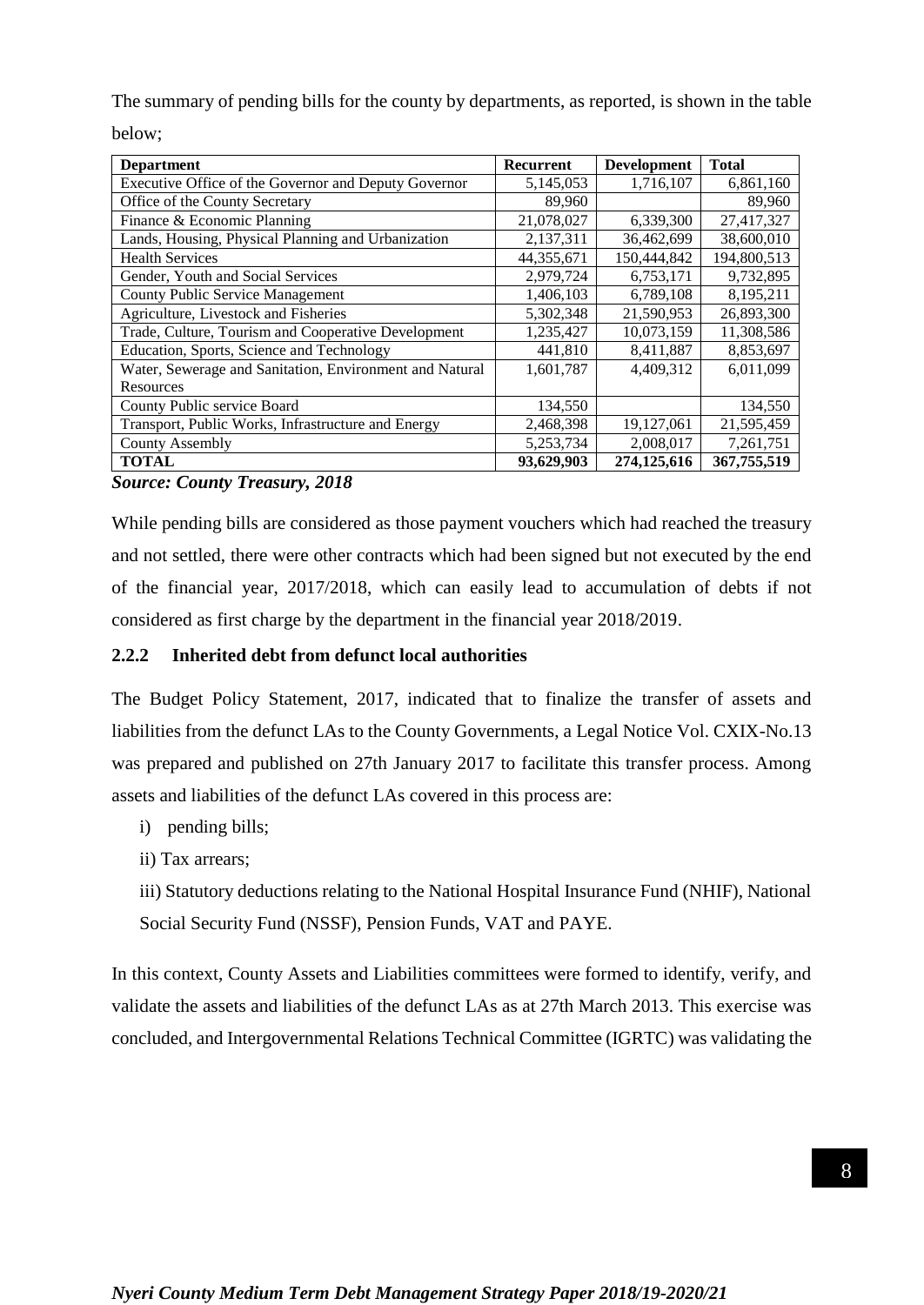<span id="page-14-0"></span>report as a basis to implementing its recommendations. However, the recommendations have never been shared with the counties for implementation.

| Defunct local authority      | Outstanding Debt as at 30 <sup>th</sup> June 2013 |
|------------------------------|---------------------------------------------------|
| Karatina Municipal Council   | 137,505,036.75                                    |
| <b>Othaya County Council</b> | 5,262,092.09                                      |
| County council of Nyeri      | 100.917.404.70                                    |
| Municipal Council of Nyeri   | 349.123,028.00                                    |
| <b>Total</b>                 | 592,807,561,54                                    |

The inherited debt as reported by all defunct local authorities is shown in the table below;

*Source: Nyeri County Assets and liability report, 2014*

Most of the debt were inherited from defunct municipal council of Nyeri with 59% of the total debt inherited, followed by Municipal council of Karatina with 23%. County council of Nyeri had 17% while Othaya Town Council had the least debt inherited with only 1% of the total debt.



#### **2.2.3 Outstanding Debt as at 30th June 2013**

#### *Source: Nyeri County Assets and liability report 2014*

A detailed analysis on specific debts are shown below per defunct local authority;

| (a)<br>Defunct Municipal Council of Invert |                               |
|--------------------------------------------|-------------------------------|
| <b>Item</b>                                | Debt as at 31st December 2014 |
| Loan from LGLA                             | 320.319.642                   |
| Unpaid emoluments                          | 3,544,357                     |
| <b>Creditors</b>                           | 25.259.029                    |
| <b>TOTAL</b>                               | 349,123,028                   |

#### **(a) Defunct Municipal Council of Nyeri**

#### **(b) Defunct Town Council of Othaya**

| <b>Item</b>     | Debt as at 31st December 2014 |
|-----------------|-------------------------------|
| <b>LAPTRUST</b> | 2,582,956                     |
| <b>LAPFUND</b>  | 267,250.09                    |
| Creditors       | 2.411.886                     |
| <b>TOTAL</b>    | 5.262.092.09                  |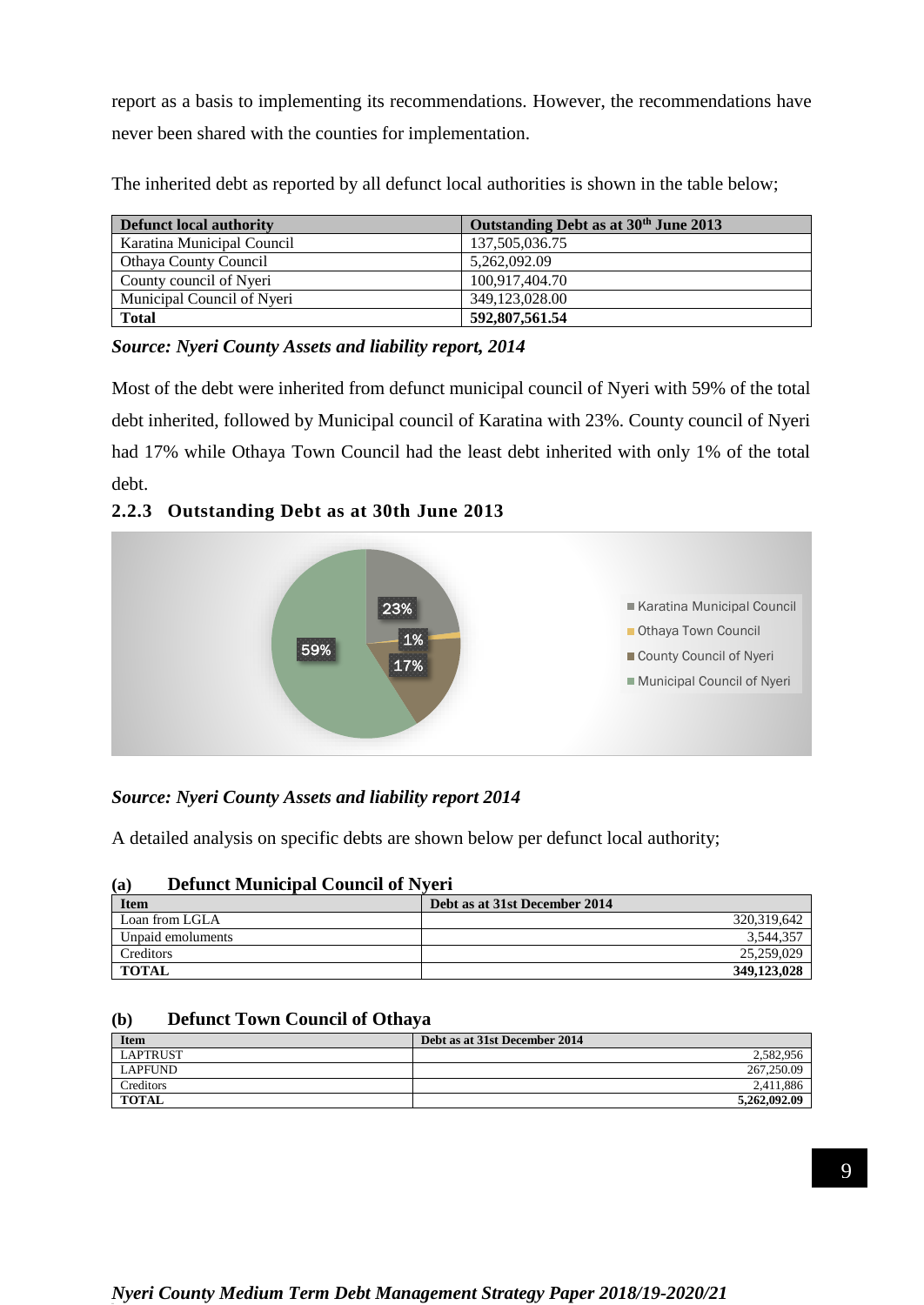| いり<br>Defunct Municipal Council of Isal atina               |                               |
|-------------------------------------------------------------|-------------------------------|
| <b>Item</b>                                                 | Debt as at 31st December 2014 |
| Loan from LGLA                                              | 38,931,070.20                 |
| Loan from NHC                                               | 258,929                       |
| Unpaid emoluments                                           | 7.401.096                     |
| LAPTRUST                                                    | 15.488.531.56                 |
| <b>LAPFUND</b>                                              | 3.533.102.20                  |
| Creditors                                                   | 71,892,307.79                 |
| <b>TOTAL</b>                                                | 137.505.036.75                |
| $\sim$ $\sim$ $\sim$ $\sim$<br>$\sim$ $\sim$<br>$\sim$ $ -$ | $\mathbf{a}$                  |

#### **(c) Defunct Municipal Council of Karatina**

**(d) Defunct County Council of Nyeri**

| <b>Item</b>       | Debt as at 31st December 2014 |
|-------------------|-------------------------------|
| Unpaid emoluments | 17,573,065                    |
| <b>NSSF</b>       | 26,927,359                    |
| <b>LAPTRUST</b>   | 3,558,619                     |
| <b>LAPFUND</b>    | 34,510,344.70                 |
| Creditors         | 18,348,017                    |
| <b>TOTAL</b>      | 100.917.404.70                |

# <span id="page-15-0"></span>**2.3 Assumptions underlying the debt management strategy**

This Medium Term Debt Strategy recognizes the medium-term macroeconomic framework as provided in the County Fiscal Strategy Paper, 2019 whose targets are anchored on the priorities articulated in the CIDP 2018-2022, the ADP for Financial Year 2019/2020, Medium Term Plan III of the Kenya Vision 2030 and the "Big Four" agenda.

The key priorities of the County Government in the medium term are grounded on key strategic objectives namely:

- Improve productivity in agriculture and overall food and nutrition security.
- Promote shared economic growth and job creation.
- Enhance good governance and active citizenry.
- Enhance basic infrastructure for effective service delivery.
- Promote sustainable use of natural resources.
- Improve financial sustainability and resilience.
- Provide accessible and quality health care services.
- Scale up institutional development, transformation and innovation.

#### **Risks to the Macroeconomic Assumptions in the 2019 MTDS**

Major risks to the macroeconomic framework include:

i. Declining long term growth as a result of expected slow productivity growth and aging workforces.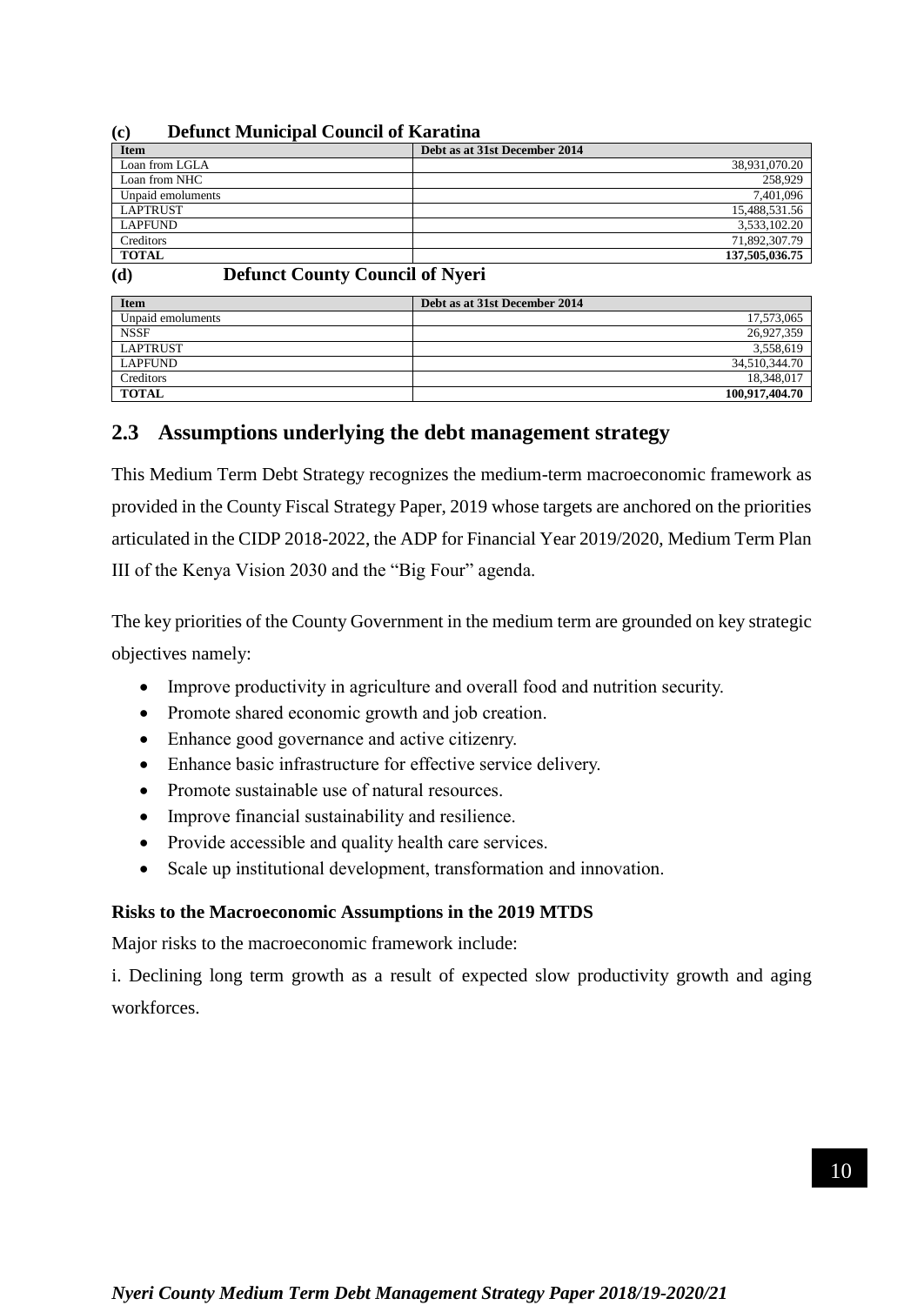ii. The framework is exposed to economic growth and fiscal risks. The projected growth assumes favourable weather conditions and therefore any adverse weather conditions will have negative impact on the growth.

iii. Public expenditure pressures especially recurrent expenditures.

# <span id="page-16-0"></span>**2.4 Sustainability of debt**

Public debt sustainability is the ability of a country to service its debt obligations as they fall due without disrupting its budget implementation.

The sustainability of debt is guided by PFM Act section 107 (2)(e) and section 107 (4). According to section 107 (2)(e) the county debt shall be maintained at a sustainable level as approved by county assembly. Section 107 (4) further states that every county government shall ensure that its level of debt at any particular time does not exceed a percentage of its annual revenue specified in respect of each financial year by resolution of the county assembly.

The County Government through the County Treasury endeavors to maintain public debt and obligations at sustainable levels in line with section 15 (d) of the Public Finance Management (PFM) Act 2012. In line with this, Nyeri County Government has set the debt level at five percent but should never exceed twenty per cent of the annual revenue.

The current debt is at 11.2 % of the total County revenues for the current financial year which is within the set limits.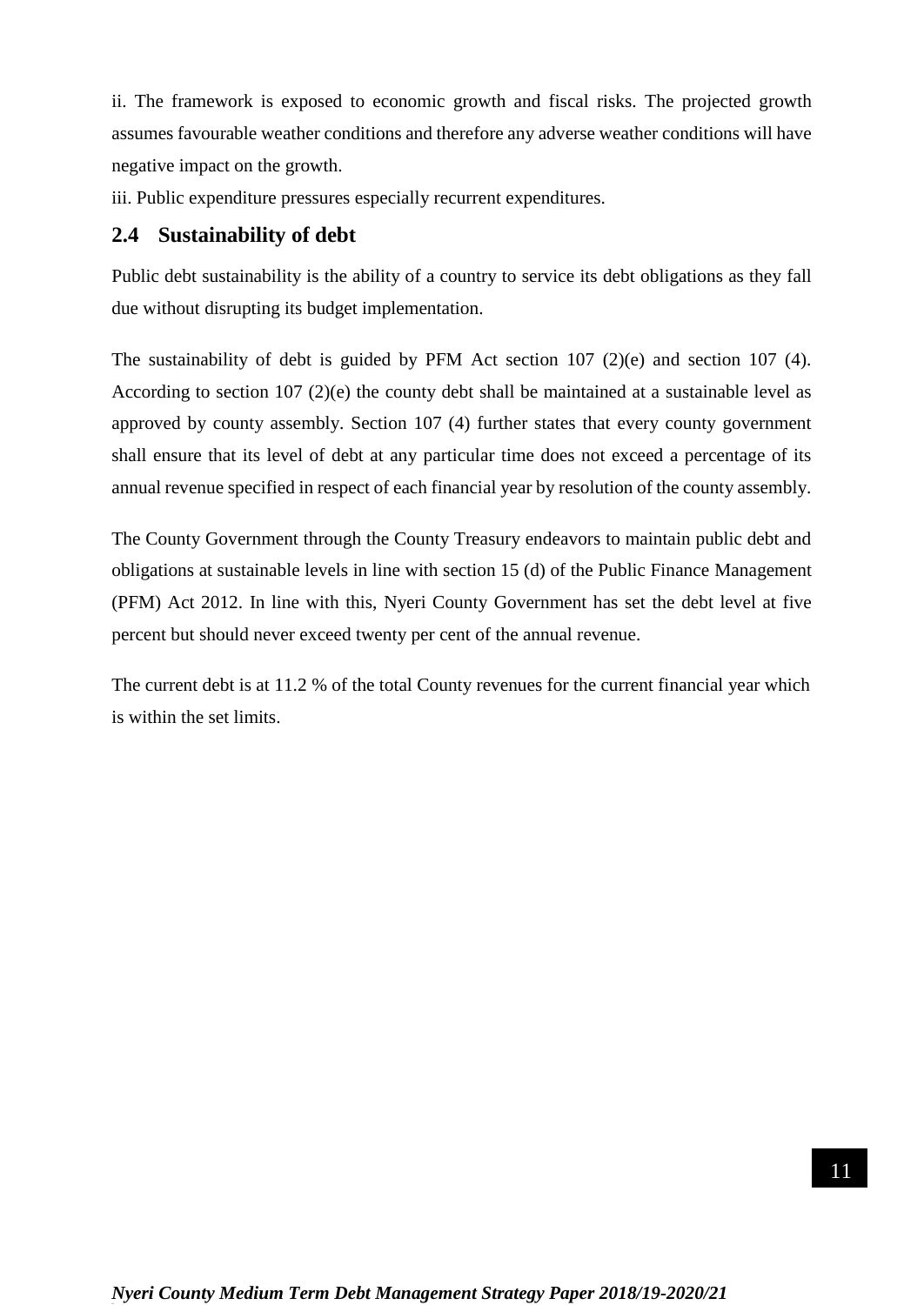#### <span id="page-17-0"></span>**3 STRATEGIES OF DEALING WITH DEBT**

#### <span id="page-17-1"></span>**3.2 Debt servicing**

The county priority should be focused on payment of the inherited debts. However, these debts must be clearly handed over and strategies of settlement be arrived at to address the same. The debt will be payed either in part or in full depending on the available funds in the budget for the FY 2019/20.

The pending bills arising from the FY 2017/18 are now being serviced either as a first charge in the respective departments or by the allocated amount in the current financial year as budgetary reserves. To ensure proper planning for debt servicing, funds should be allocated for anticipated bills by the end of the financial year 2018/19 considering that the County Fiscal Strategy Paper, 2019 will inform the possible savings after considering and allocating funds to all sectors priorities.

#### <span id="page-17-2"></span>**3.3 Debt Restructuring**

The main objective of debt restructuring is to spread repayment of debt over a number of years. The County Government is exploring the possibility of debt restructuring as one method of dealing with huge debts particularly for bank loans and pension funds inherited from the defunct local authorities once the handing over is concluded. This will spread the substantial debt burden over a period of time since the existing debt cannot be cleared within a year due to budgetary constraints. However, for small debt such as the pending bills and carryovers, prioritization will be undertaken based on the fiscal space and liquidity. Restructuring will also help the county to avoid payment of penalties and interest that have accrued and costly legal battles.

### <span id="page-17-3"></span>**3.4 Prioritization of programmes**

The pending bills arising from all the county departments and spending units will have to be cleared as a first charge in the succeeding year's budget from the corresponding votes of those departments and units. This will not only prevent accumulation of pending bills over the years but also inculcate disciplined spending by all the accounting officers.

Further, to avoid accumulation of additional debts in line with section 41(2) of the PFM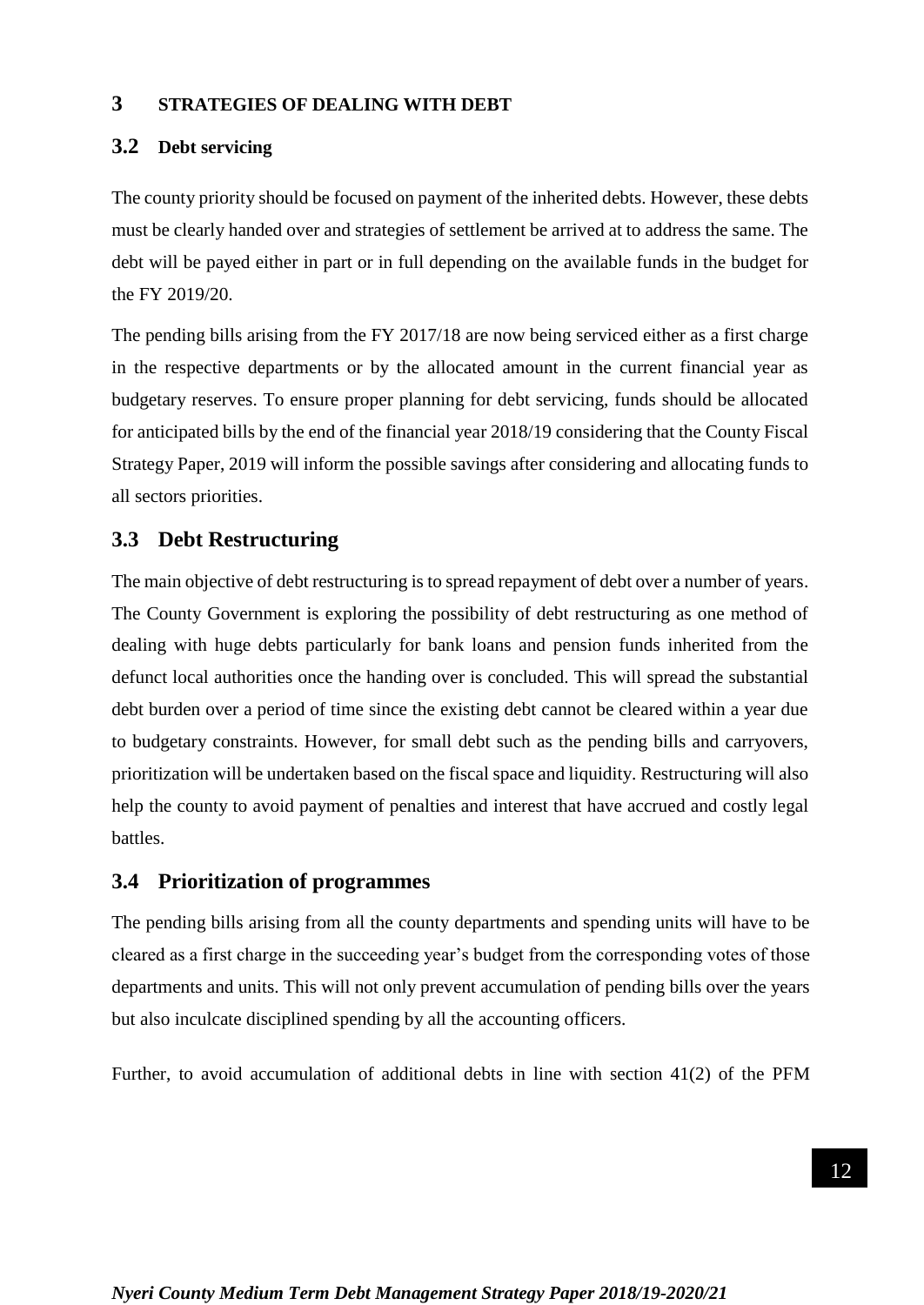(County Government) Regulations, 2015, departments will also be required to prioritize projects/ programmes taking into account the constrained resource basket. County departments that have accumulated huge recurrent bills will face liquidity challenges in the initial phase and may compromise implementation of some of the critical projects/programmes as well as service delivery.

Necessary measure will be undertaken to ensure that the county does not accumulate debts in succeeding years. The County Treasury shall prepare a report on cash flow projections in early April, 2019 so as to advice on commitments to avoid pending bills by the end of the financial year as per section 44(5) of the PFM (County Government) Regulations, 2015.

Development pending bills arising from complete projects whose invoices for payment has been received and has not been paid by the end of the financial year due to delayed release of funds and IFMIS challenges, will be paid from amount set aside for debt resolution as budgetary reserve if and when that project is not provided for in the succeeding year's budget.

To avoid debt arising from projects that are rolled over from one financial year to the other, the departments should give priority, when settling debts, to the already completed projects before starting implementation of new contracts. Initiating of new projects should be dictated by the availability of funds to avoid increasing the debt level.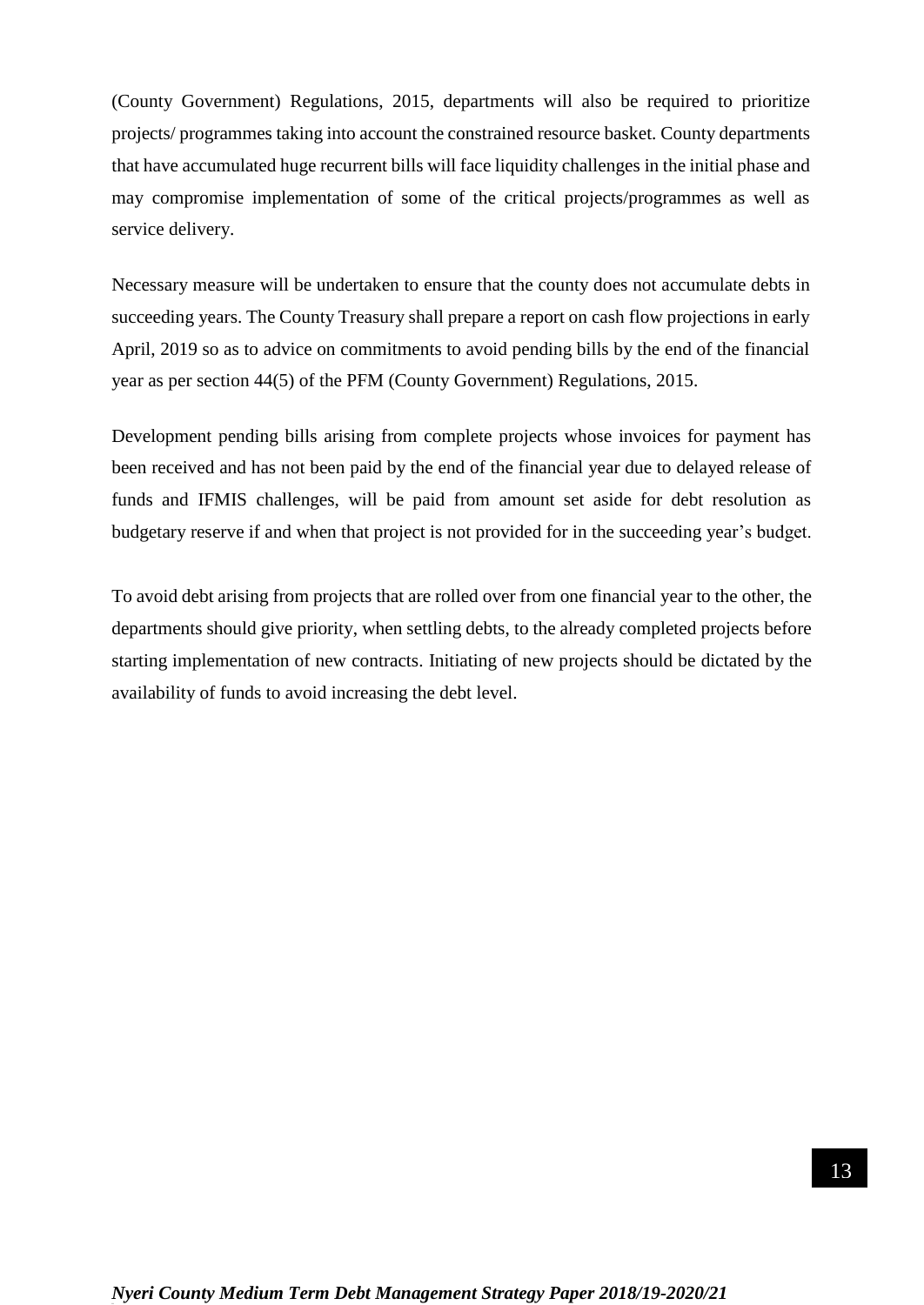#### <span id="page-19-0"></span>**4 IMPLEMENTING THE 2019/20-2021/22 MTDMS**

The County Government recognizes the importance of managing debt prudently to avoid unwarranted debt burden to the future generation and reduce the risk of macro-economic instability. After the approval and adoption of this Strategy the County Treasury will develop a program for repayment of pending bills that will emerge by the end of the financial year based on priorities and cash flow forecast.

There will be a debt management committee, based at the County Treasury to review all pending bills from the departments and make recommendation for payment or otherwise as it deem fit as a new financial year starts. The committee will be strengthened to ensure availability of comprehensive, accurate and timely information on debt.

The County Assembly has set the ceiling for borrowing at 5 percent of the county revenue and the County Treasury shall provide a budgetary allocation for payment of pending bills and any other possible debt. This will not only guide the sustainability of debt but will also lay the ground for future borrowing to finance the budget.

The County will continue to spearhead negotiations with various debtors after the handing over of assets and liabilities is concluded. The government will strive to ensure that the negotiations are concluded by the end of June 2019 so that implementation of the agreement(s) can start at the beginning of year 2019/20 if all factors will work as planned. Timely conclusion of these agreements will facilitate their inclusion in 2019/20 debt repayment program.

In addition, effective linkages will be established with the National Treasury to facilitate training on debt management techniques and offer guidance and support on future borrowing. The national government is expected to guarantee borrowing by county governments and therefore the National Treasury plays a critical role in ensuring the success of debt management in the county.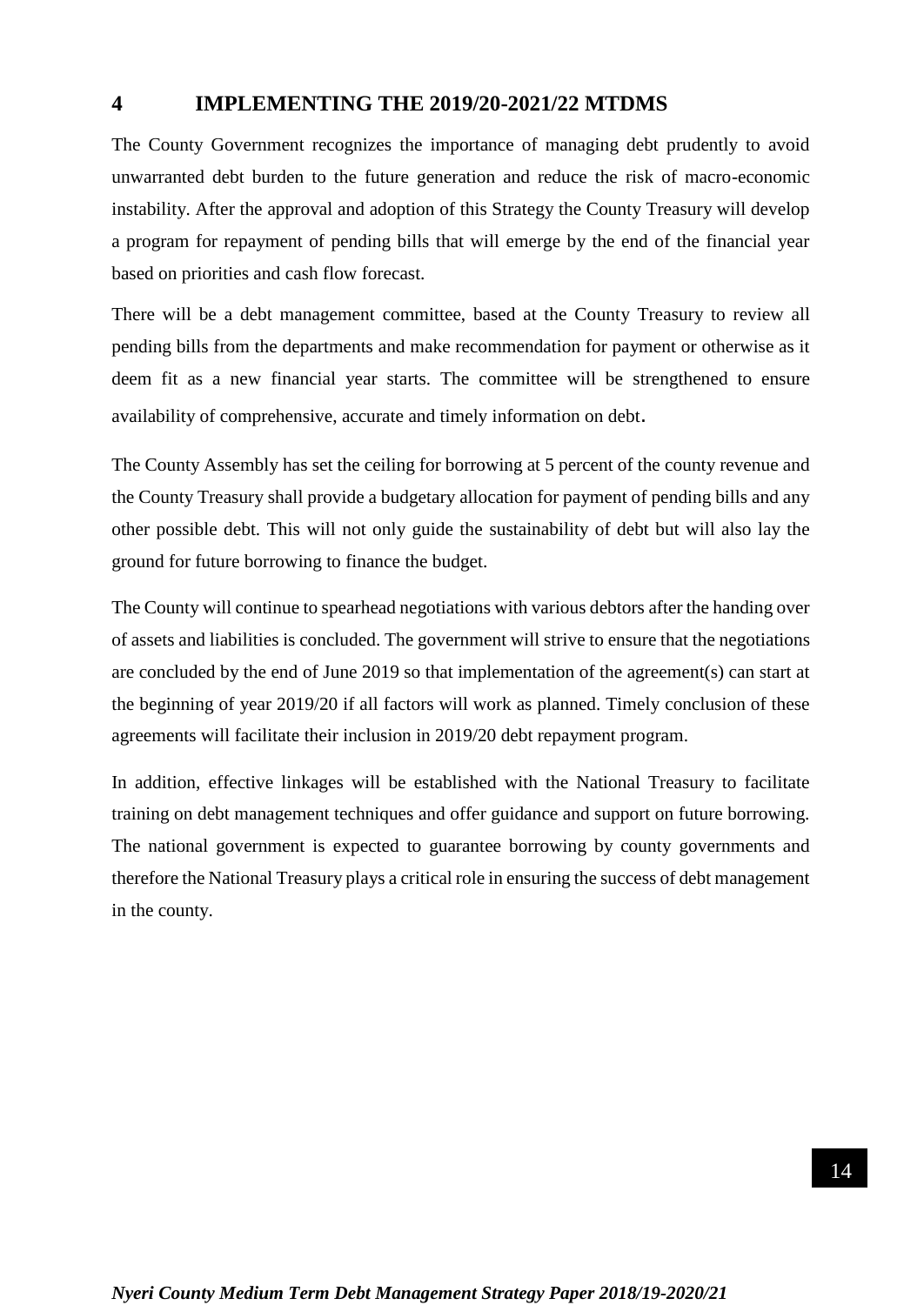## <span id="page-20-0"></span>**5 CONCLUSION**

This Medium-Term Debt Management Strategy is an anticipatory framework that aims at ensuring effective management of debts and maintenance of sustainable debt levels within the county. The current stock of debt in the county is within manageable limits. However, it is essential for the county administration to establish and implement structures to maintain the debt level within the current range and to reduce further escalation of the liabilities. In addition, the county government should also develop strategies to avoid debts and reduce reliance on debt in financing or running its activities.

The current debt level necessitates for sufficient allocations of finances to service the debt in FY 2019/20. However, given the budgetary and expenditure constraints currently experienced by the County Government, it might not be feasible for all the outstanding debts to be cleared within the FY 2019/20. This calls for continuous budgetary allocations in consecutive years in an effort to ensure that all county debts are cleared without imposing budgetary pressure on the county. However, since this MTDMS envisages no borrowing to finance the budget more emphasis has been put on management of current debt.

As at June 2018, the county government had a debt amounting to Kshs. 989,027,596 which comprises of Kshs 367,755,519 for pending bills and Kshs. 592,807,561.54 worth of liabilities inherited from the defunct local authorities. The County has allocated Kshs. 297 million to settle the debt arising from pending bills although the amount was not sufficient based on the existing need. This clearly illustrates that the county government will not settle all the debts in one financial and some of the liabilities will have to be scheduled for payment in subsequent years in the medium term.

The recently concluded special audit of county pending bills by the Office of the Auditor General is also a step in the right direction as it will aid in the verification of the genuine liabilities thus facilitating the process of budgeting for the debts as well as processing of the payments within the allocated funds. Henceforth, all county departments and other entities are expected to be more conscious while spending and ensure that projects and programmes implementation is in line with the approved budget and availability of funds.

The procurement processes should be completed prior to the end of third quarter to avoid pending bills in subsequent years. Further it is expected that the National Treasury will be